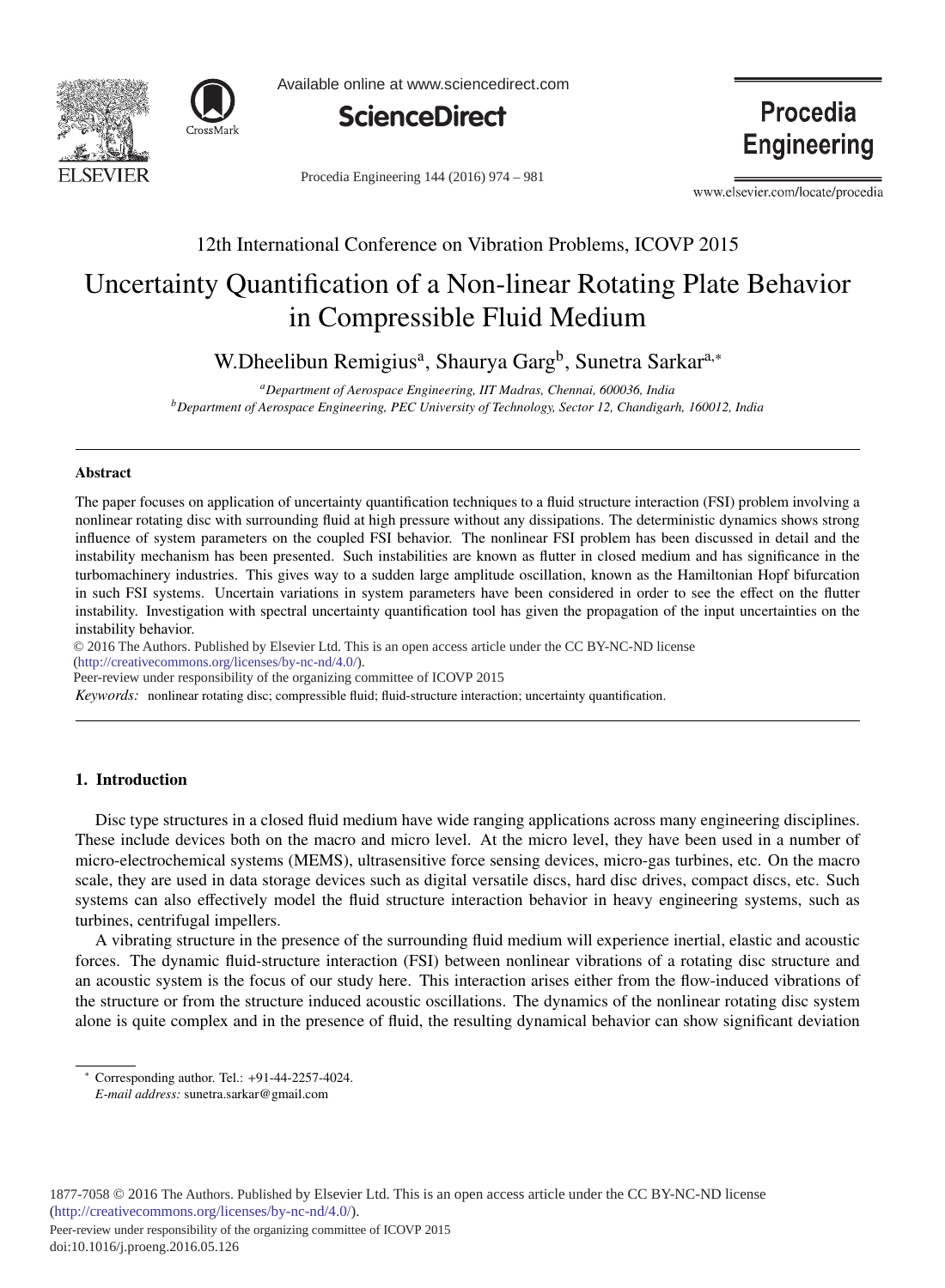from the structural analysis in vacuum. The combined FSI system can be sensitive to a large number of system input parameters. Especially, in case of an impeller disc in centrifugal compressors, the surrounding high-density fluids significantly affect the disc dynamics and destabilize the disc through the flutter instability. Thus the design of the spinning disc for these kind of applications poses a significant challenge because of the interaction between the disc and the surrounding fluid.

Pretlove<sup>[1]</sup> was the first one to study the effect of the acoustic stiffness of a backed cavity on panel vibrations. Dowell *et al*. [2] had developed a comprehensive theoretical framework for these kinds of acousto-elastic interaction problems and this framework has been used as a ground work for the current study. Bokil *et al*. [3] developed a technique for the modal analysis of the acousto-elastic system based on Meirovitch's algorithm and applied this technique to a simple rectangular panel box system. Renshaw *et al*. [4] investigated the dynamics of the rotating disc in an enclosed compressible fluid both by experimental and theoretical means and concluded that the flutter instability of the rotating disc depends on the density ratio of fluid to disc and the geometry of the fluid enclosure. Kang and Raman [5] studied the flutter instability mechanisms of the flexible rotating disc immersed in a fluid enclosure in the context of the acoustic-structure problem and used Dowell's formulation for their work.

Magara *et al*. [6] investigated the shift in the natural frequencies of the centrifugal impeller disc due to the acoustic structure interaction between the fluid in the cavity and the impeller disc, both experimentally and numerically. By considering a small fluid enclosure, they have studied the effect of the fluid density on the coupled structure dominated frequencies. Magara *et al*. [7] further extended their study for rotating disc backed by an annular cavity.

The literature on nonlinear aero elastic instability mechanisms of a spinning disc is very limited, though geometric nonlinearity in such structures is a likely scenario. Hansen [8] and Jana *et al*. [9] studied both analytically and experimentally the nonlinear instability mechanism of a spinning disc in an unbounded enclosure by considering structural nonlinearity. While studying the instability mechanism analytically, Hansen [8] used the method of multiple scales which is more suited for weakly nonlinear cases, while Jana *et al*. [9] used the continuation and bifurcation software AUTO97 which is not restricted to weak nonlinear systems. But to the best of our knowledge, no such attempt was made to study the nonlinear interaction effects of the spinning disc in a bounded fluid environment. In this work, we attempt to study the nonlinear aero elastic instability mechanism of the spinning disc in the enclosed fluid using an analytical model. A deterministic model is developed first for the system including all the possible parameter which would affect its dynamics.

In the linear analysis of these FSI systems, changes in system parameters have shown significant effect on the combined system dynamics [5, 17], clearly there is a need to resolve the dynamics in the presence of nonlinearity as well. Moreover, engineering systems are likely to get influenced by the presence of parametric uncertainties. Quantifying the effect of such parametric uncertainties on the system response is important for the design and safety of such systems. Uncertainty Quantification is a field, which has been on a constant rise in the past two decades. Nonlinear FSI systems are known to be sensitive to physical uncertainties, since they often amplify the randomness of the parameter with time and also they can significantly affect the dynamical behavior such as changes the onset of the bifurcation points [10].

There are various techniques available in the literature for studying the propagation of uncertainty through a nonlinear dynamical system. The Monte Carlo simulation (MCS) method gives good accuracy and convergence but at high computational cost as the number of required samples is very high. This has lead to development of many other methods which consume comparatively much lesser time than MCS and give results of comparable accuracy to that of MCS. One such method which has been applied in this paper is Polynomial Chaos Expansion (PCE). In this method, the stochastic quantity of interest is represented spectrally by employing orthogonal polynomials from the Askey scheme as a basis in the random space [11]. Using the standard Galerkin projection, this series expansion is incorporated into the stochastic differential equations and by orthogonal projection onto the various basis functions, we can elicit the differential equations without any random component [12]. In this Galerkin polynomial expansion, the governing equations are modified to a coupled form in terms of chaos coefficients. Hence the Galerkin polynomial chaos expansion is an intrusive approach. The modified governing equations are generally more complex and it is very tedious to derive them for some choice of uncertain parameters. In order to avoid this, several non-intrusive approaches have been proposed. Among these approaches, spectral method based PCE have been successfully applied in various FSI studies. In this method, a deterministic solver is repeatedly used at certain collocation points for a given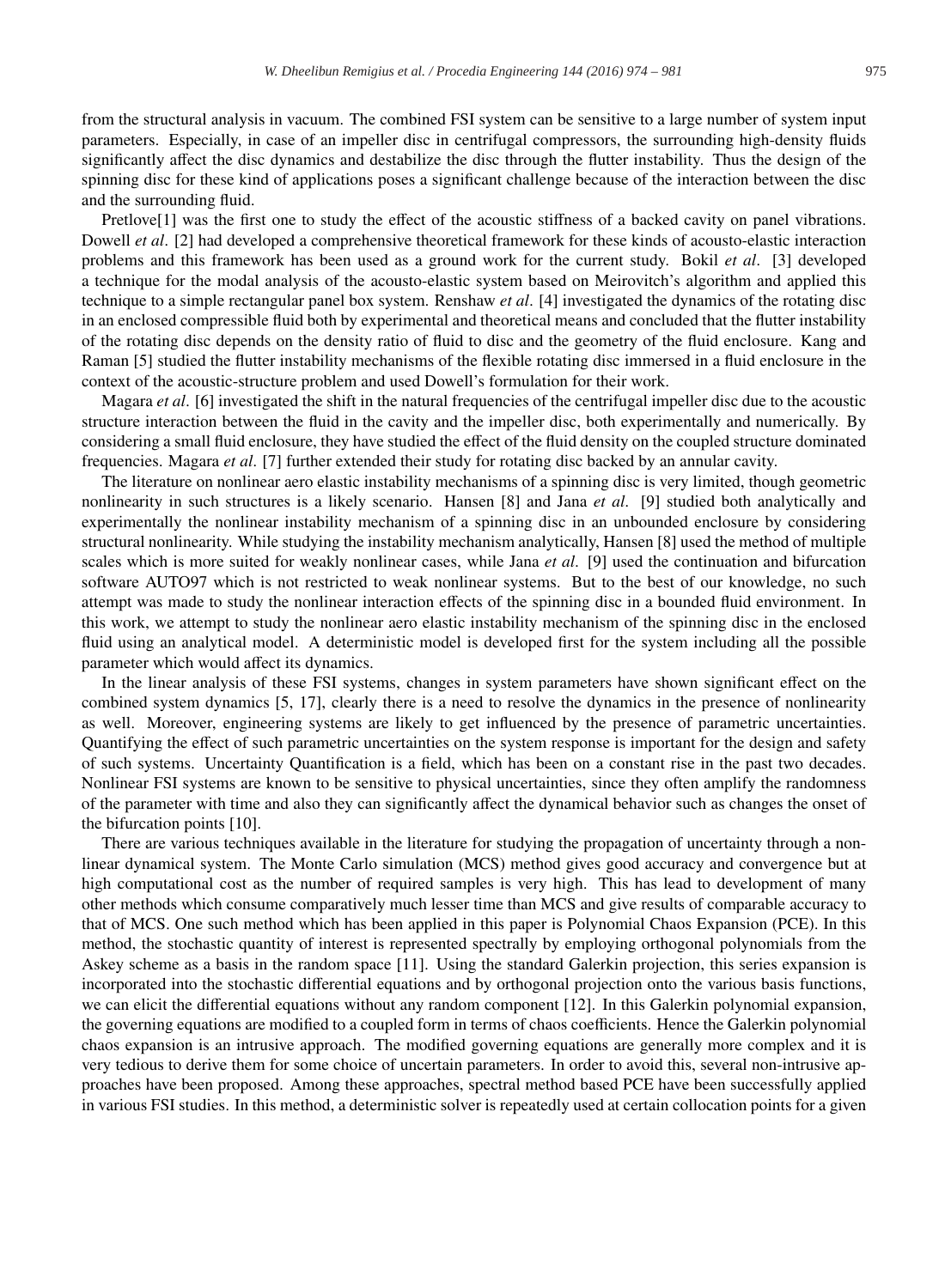

| Table 1. Basic dimensions | of the system       |
|---------------------------|---------------------|
| Outer radius, <i>b</i>    | 4.74 cm             |
| Inner radius, a           | $1.56 \, \text{cm}$ |
| Disc thickness, h         | $0.79$ mm           |
| Disc density, $\rho_d$    | 2700 $kg/m^3$       |
| Fluid density, $\rho_f$   | 1.2 $kg/m^3$        |
| Young's modulus, $E$      | $71 \text{ } GPa$   |
| Poisson's ratio, $\nu$    | 0.33                |
| Speed of sound, $c$       | $343 \text{ m/s}$   |

Fig. 1. A schematic diagram of the annular disc immersed in a compressible fluid filled cavity.

distribution [13]. As compared to MCS, the number of collocation points are much lesser which makes this approach as a computationally cheaper one. The methodology is described later in this work.

# 2. Governing equation

The considered dynamic model comprises of a rotating annular disc placed in a cylindrical cavity filled with compressible fluid as in Fig. 1. The cavity is considered to be having rigid walls. The disc is of flexible material having thickness *h* and rotates about its axis at a constant angular velocity Ω. It is fixed/clamped at the inner radius *a* and free at the outer radius *b*. The fluid surrounding the disc is considered to be compressible and inviscid. All sources of dissipation are neglected in this study. As shown in Fig. 1, the upper and the lower cavity are separated by a flexible disc. The system parameters for the present analysis are inspired by the computational work of Kang *et al*. [5] and given in Table 1.

#### *2.1. Disc equations*

The field equations in the disc fixed coordinate system  $(r, \Theta, t)$  for the rotating disc is derived based on the Von Karman plate theory for moderately large amplitude transverse vibrations and given by [14],

$$
\rho h \frac{\partial^2 w}{\partial t^2} + D \nabla^4 w + \frac{1}{2} \rho h r^2 \Omega^2 \nabla^2 w + \rho h \Omega^2 r \frac{\partial w}{\partial r} = L[w, \phi],\tag{1}
$$

$$
\nabla^2 \phi - 2(1 - v)\rho h \Omega^2 = EhL[w, w],\tag{2}
$$

where, the Bilinear operator L is defined as,

$$
L[f, g] = \frac{\partial^2 f}{\partial r^2} \left[ \frac{1}{r} \frac{\partial g}{\partial r} + \frac{1}{r^2} \frac{\partial^2 g}{\partial \Theta^2} \right] + \frac{\partial^2 g}{\partial r^2} \left[ \frac{1}{r} \frac{\partial f}{\partial r} + \frac{1}{r^2} \frac{\partial^2 f}{\partial \Theta^2} \right] - 2 \left[ \left( \frac{1}{r} \frac{\partial^2 g}{\partial r \partial \Theta} - \frac{1}{r^2} \frac{\partial^2 g}{\partial \Theta^2} \right) \left( \frac{1}{r} \frac{\partial^2 f}{\partial r \partial \Theta} - \frac{1}{r^2} \frac{\partial^2 f}{\partial \Theta^2} \right) \right],
$$
(3)  

$$
\nabla^4 = \left( \frac{\partial^2}{\partial r^2} + \frac{1}{r} \frac{\partial}{\partial r} + \frac{1}{r} \frac{\partial^2}{\partial \Theta^2} \right)^2.
$$

In equations (1) and (2),  $\phi$  is the Airy stress function, *w* is the transverse displacement,  $\rho$  is the solid density, *D* is the flexural rigidity,  $\nu$  is Poisson's ratio, *h* is disc thickness,  $\Omega$  is disc rotation speed and *E* is modulus of elasticity. In Equation (1), on left hand side the first two terms are the same as the linear disc, the next two terms containing  $\Omega$ are contributed due to rotation of the disc and on the right hand side, all other terms are contributed by the geometric non-linearity of the system. Equation (2) is the compatibility equation in polar coordinates. The equations (1) and (2) are converted to non-dimensional form and also to the ground fixed coordinate system  $(r, \theta, t)$  using the following transformations (5),

$$
r^* = \frac{r}{b}, \ t^* = \frac{t}{t_0}, \ w^* = \frac{bw}{h^2}, \ t_0 = \sqrt{\frac{\rho h b^4}{D}}, \ \kappa = \frac{a}{b}, \ \Omega^* = \Omega t_0,
$$
 (4)

$$
\theta = \Theta + \Omega t. \tag{5}
$$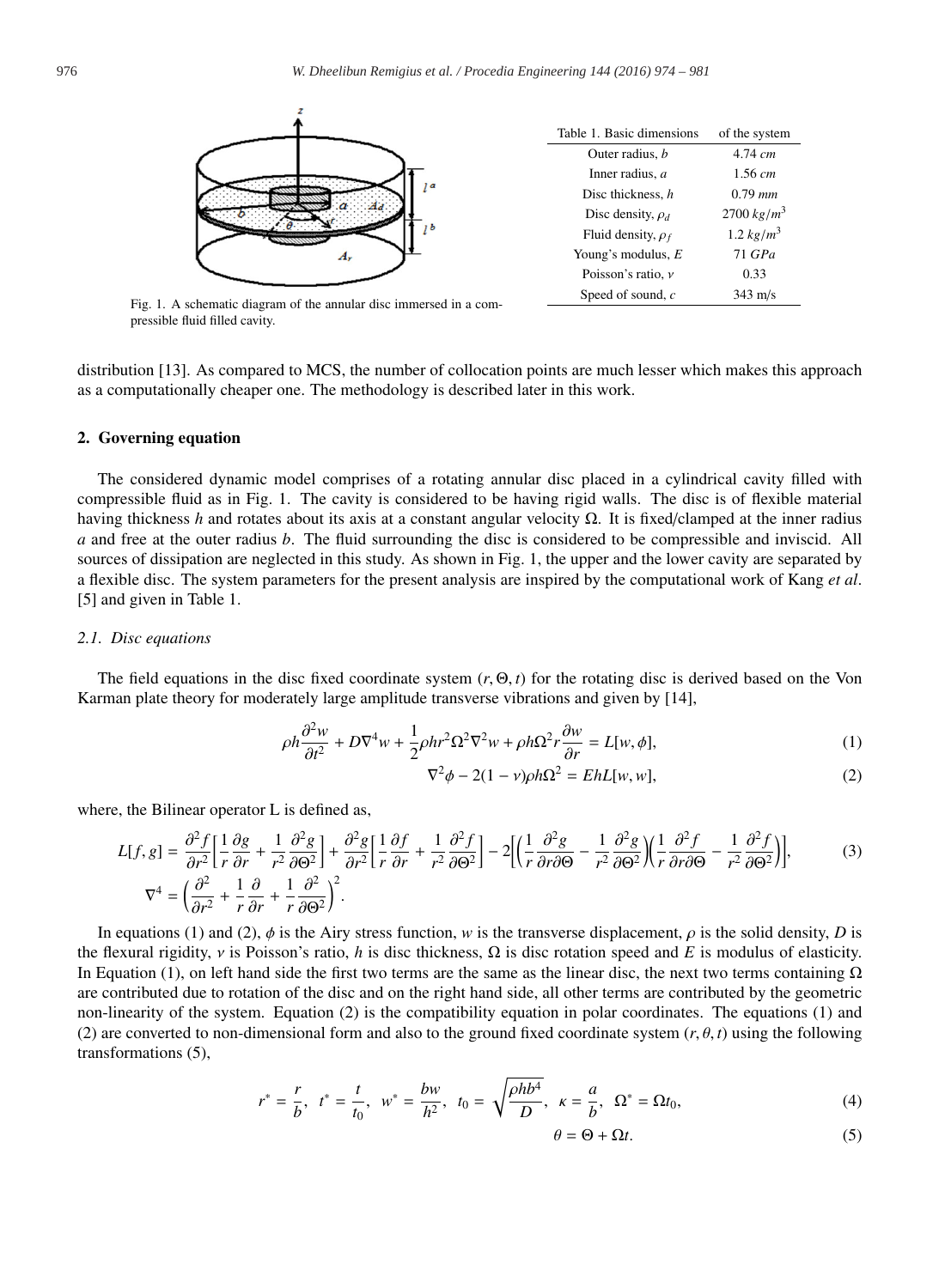After transformation, they form the following equations (Asterisks have been dropped for convenience),

$$
\frac{\partial^2 w}{\partial t^2} + \nabla^4 w + \frac{1}{2} \Omega^2 r^2 \nabla^2 w + \Omega^2 r \frac{\partial w}{\partial r} + 2\Omega \frac{\partial^2 w}{\partial t \partial \theta} + \Omega^2 \frac{\partial^2 w}{\partial \theta^2} = \epsilon L[w, \phi],
$$
\n(6)

$$
\nabla^2 \phi - \frac{2(1 - v)}{\epsilon} \Omega^2 = L[w, w]. \tag{7}
$$

Here,  $\epsilon = \frac{12(-v^2)h^2}{b^2}$ . The following are the boundary conditions for disc fixed at  $r = \kappa$  and free at  $r = 1$ : the transverse displacement, slope, hoop displacement and radial displacement are zero at  $r = \kappa$  (inner radius) and the bending moment, Kirchhoff edge reaction, radial stress and in-plane shear stress are zero at  $r = 1$  (outer radius). Further as in equation (9), the Airy stress function  $\phi$  has been written as a combination of two terms in which first term is due to disc rotation and the other one is due to nonlinearity as shown below in equation (8) [14],

$$
\phi(r,\theta,t) = \frac{g(r)}{\epsilon} \Omega^2 + \phi_0(r,\theta,t), \qquad (8) \qquad w(r,\theta,t) \approx [\eta_n(t)\cos n\theta + \zeta_n(t)\sin n\theta]\psi_n(r). \qquad (9)
$$

By assuming single mode solution, the transverse displacement  $w(r, \theta, t)$  can be written as in equation (9). Here,  $\eta_n$ and  $\zeta_n$  are the generalized coordinates, *n* is the number of nodal diameter of the *n<sup>th</sup>* mode and  $\psi_n(r)$  is the radial part of the mode shape of the linear rotating disc. The eigenvalue problem of the linear rotating disc is a self-adjoint, the corresponding eigenfunctions are orthogonal. Hence, the disc radial mode shapes are normalized as,

$$
\pi \int_{\kappa}^{1} r \psi_{nm}(r) \psi_{kl}(r) dr = \delta_{nk} \delta_{ml}, \qquad (10)
$$

where, *n* and *k* are number of nodal diameters and *m* and *l* are the number of nodal circles. Using equations (7), (9) and the boundary conditions,  $\phi(r, \theta, t)$  is found. Then, by substituting equations (8) and (9) in equation (6), multiplying the result with  $r\psi_n(r)\cos n\theta$  and  $r\psi_n(r)\sin n\theta$ , and integrating the outcomes from  $\theta = 0$  to  $\theta = 2\pi$  and  $r = 0$  to  $r = 1$ , we obtain the following equations,

$$
\ddot{\eta}_n + 2n\Omega\dot{\zeta}_n + (\omega_n^2 - n^2\Omega^2)\eta_n = -\epsilon\alpha_n\eta_n(\eta_n^2 + \zeta_n^2), \quad (11) \qquad \ddot{\zeta}_n - 2n\Omega\dot{\eta}_n + (\omega_n^2 - n^2\Omega^2)\zeta_n = -\epsilon\alpha_n\zeta_n(\zeta_n^2 + \eta_n^2), \quad (12)
$$

where,  $\omega_n$  is rotating disc frequency,  $\alpha_n$  is cubic non-linear stiffness coefficient [14]. These equations (11, 12) are the discretized form of the governing equations of the nonlinear rotating disc.

# *2.2. Fluid equations*

The propagation of infinitesimal disturbances in the inviscid and compressible fluid enclosed within the cavity satisfy the linear, homogeneous non-dimensionalised wave equation in the ground fixed coordinate system,

$$
\nabla^2 \Phi - \frac{1}{C^2} \frac{\partial^2 \Phi}{\partial t^2} = 0, \qquad C = \frac{c_0 t_0}{b}, \quad \Phi^* = \frac{\Phi t_0}{bh}, \tag{13}
$$

where,  $\nabla^2$  is Laplacian operator,  $\Phi$  is velocity potential,  $c_0$  is the speed of sound and *C* is the ratio of speed of sound to disc flexural speed  $(b/t_0)$ . Since the cavity walls are considered to be rigid, the normal component of velocity on the wall will be zero,  $\frac{\partial \Phi}{\partial n} = 0$ , where, *n* is the normal unit vector and  $A_r$  is the rigid wall surface area. In terms of the rigid wall acoustic normal modes  $F_m(r, \theta, z)$  the fluid velocity potential  $\Phi$  is written as in equation (14),

$$
\Phi = \sum_{m} a_m(t) F_m(r, \theta, z), \qquad (14) \qquad \frac{1}{V} \int_V F_m F_n \, dV = M_m \delta_{nm}, \qquad (15)
$$

where,  $a_m(t) = \eta_{mnp} e^{i\Lambda_{mnp}t}$ . Here,  $F_m$ ,  $a_m$  and  $\Lambda_{mnp}$  are natural modes, generalized coordinates and natural frequencies of the acoustic cavity respectively.  $\eta_{mnp}$  is the superposition coefficient. The indices  $m, n$  and  $p$  denote the number of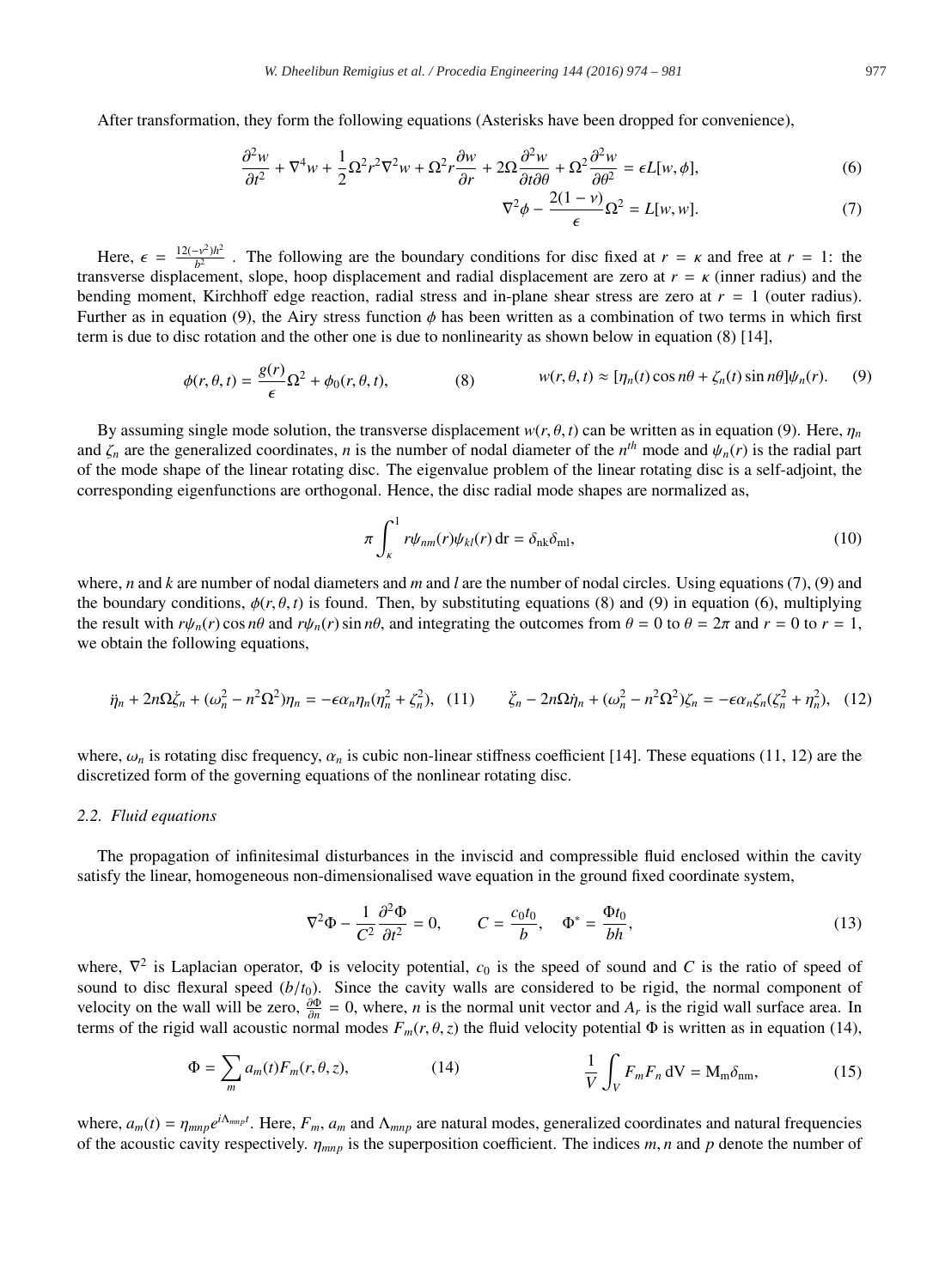nodal diameters, number of nodal circles and *z* directional node number of the mode shapes respectively. The rigid wall modes are orthogonal to each other and the orthogonality condition is given by equation (15). In equation (15),  $M_m$  is the acoustic modal mass of the  $m<sup>th</sup>$ mode, *V* is the volume of the cavity and  $\delta_{mn}$  is the kronecker delta function. By considering the orthogonality nature of the fluid modes, the field equation (13) is discretized using Green's theorem and Galerkin discretization technique and converted as,

$$
M_m[\ddot{a}_m + \Lambda_m^2 a_m] = 0. \tag{16}
$$

#### *2.3. Coupled Problem*

The uncoupled field equations (11), (12) and (16) are coupled by means of the interface boundary conditions. At the disc-fluid interface, the coupled system should satisfy the kinematic and static boundary condition as in equations (17) and (18) respectively,

$$
\frac{\partial \Phi}{\partial n} = \pm \frac{\partial w}{\partial t} \quad \text{on } A_d,
$$
\n(17) 
$$
Q = \Lambda \left[ \frac{\partial \Phi^u}{\partial t} - \frac{\partial \Phi^l}{\partial t} \right] \quad \text{at } z = 0.
$$
\n(18)

Here  $A_d$  is the disc surface area and it is flexible in nature ,  $\mp$  sign indicates the opposing normal directions on the top and bottom side of the disc and  $\Lambda = (\rho_f b/\rho_d h)$  is the mass ratio. In equation (18), *Q* represents the fluid pressure differential applied to the disc and the superscripts *u* and *l* denote upper and lower cavity velocity potentials. The disc is considered to be located at  $z = 0$  plane. The coupled field equations for the  $m<sup>th</sup>$  nodal diameter acoustic mode and the *nth* nodal diameter structural mode are modified according to the kinematic boundary condition (17) and the forcing condition (18) based on technique adapted by Dowell *et al*. [2] as,

$$
\ddot{\eta}_n + 2n\Omega \dot{\zeta}_n + (\omega_n^2 - n^2 \Omega^2) \eta_n = -\epsilon \alpha_n \eta_n (\eta_n^2 + \zeta_n^2) + \Lambda A_d \bigg( \sum_m \dot{a}_m^c L_{nm}^c - \sum_m \dot{b}_m^c L_{nm}^c \bigg),\tag{19}
$$

$$
\ddot{\zeta}_n - 2n\Omega \dot{\eta}_n + (\omega_n^2 - n^2 \Omega^2) \zeta_n = -\epsilon \alpha_n \zeta_n (\zeta_n^2 + \eta_n^2) + \Lambda A_d \bigg( \sum_m \dot{\alpha}_m^s L_{nm}^s - \sum_m \dot{b}_m^s L_{nm}^s \bigg),\tag{20}
$$

$$
M_m^u[\ddot{a}_m^c + (\Lambda_m^u)^2 a_m^c] = -C^2 A_d[\dot{\eta}_n L_{nm}^c],\tag{21}
$$

$$
M_m^l [\ddot{b}_m^c + (\Lambda_m^l)^2 b_m^c] = C^2 A_d [\dot{\eta}_n L_{nm}^c],\tag{22}
$$

$$
M_m^u[\ddot{a}_m^s + (\Lambda_m^u)^2 a_m^s] = -C^2 A_d[\dot{\zeta}_n L_{nm}^s],\tag{23}
$$

$$
M_m^l[\ddot{b}_m^s + (\Lambda_m^l)^2 b_m^s] = C^2 A_d[\dot{\zeta}_n L_{nm}^s],\tag{24}
$$

where,  $L_{nm} = \frac{1}{A_d} \int_{A_d} F_m \psi_n dA$ . In the above equations, *s* denotes the sine part, *c* denotes the cosine part,  $L_{mn}$  is the coupling coefficient,  $a_n$  and  $b_n$  are the generalized coordinates of the upper and lower cavities respectively. These equations were solved using a fourth order Runge-Kutta method. The major difference between coupled and uncoupled equations is the addition of an extra term *Lmn* which is the coupling coefficient between the *mth* acoustic mode and the  $n<sup>th</sup>$  structural mode. The equation leads us to a rule that an acoustic and structural mode will couple only if nodal diameters of the corresponding uncoupled modes are alike. This helps in making the computations inexpensive, thus, giving us a better insight of the problem.

## 3. Nonlinear FSI problem

From the linear FSI analysis in the literature, it has been found that the system shows significant sensitivity to rotation speed, fluid density and speed of sound of the fluid medium [5, 6, 17]. In the study that follows, the effect of the disc rotation speed on the nonlinear FSI problem is studied deterministically and the effect of uncertainties associated with the fluid density and the speed of sound on the system response are studied using a technique called uncertainty quantification (UQ) technique. The FSI behavior of a nonlinear disc in a bounded fluid medium has not been studied in the literature, which forms the deterministic part of the investigation in this paper.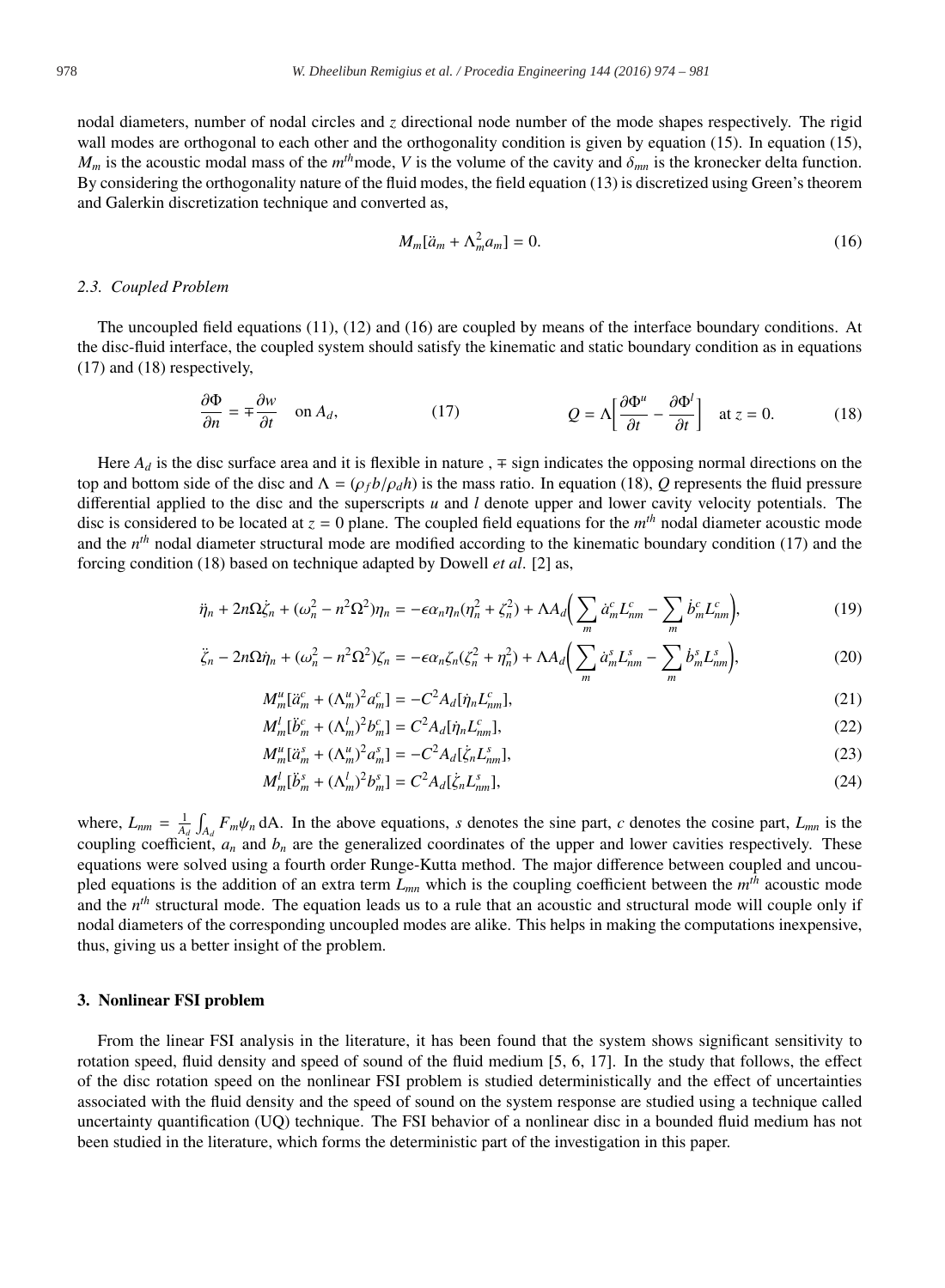

Fig. 2. Instability diagram - maximum amplitude of generalized displacement  $(\zeta)$  v/s non-dimensional rotating speed.

The equations (19-24) are solved for various disc rotation speeds ranging from 0 to 1000. The maximum amplitude of the two nodal diameter mode of the backward travelling wave [5] with the rotation speed is given in Fig. 2. The figure shows that for lower rotating speeds ( $\Omega$  < 754), the maximum amplitude remains the same and is equal to the initial condition ( $\zeta_0 = 0.05$ ). The system being undamped, no growth in the amplitude indicates a stable region up to  $\Omega \approx 754$ . As the rotation speed is increased further, we see a sudden growth in the amplitude, which signifies instability in the system. Since the undamped gyroscopic systems are Hamiltonian, the rapid increase in the amplitude indicates a Hamiltonian Hopf bifurcation with the rotation speed as the bifurcation parameter [15]. The bifurcation point is referred as the disc flutter onset speed. However, we see

that for rotation speeds greater than 840, the maximum amplitude is again same as that of the initial condition. This indicates a transition back to the stable region. The flutter onset and the instability range are same as in linear analysis [17]. This bifurcation behavior is studied in the next section in the presence of parametric uncertainties.

#### 4. Polynomial chaos expansion(PCE)

Polynomial chaos expansion is a spectral uncertainty quantification (UQ) tool in which the stochastic quantities are projected using a family of orthogonal polynomials in the random space. The polynomials are chosen from the generalized Askey scheme. A projection based non-intrusive version of PCE has been used here. In the PCE form, a stochastic quantity of interest can be written as the following,

$$
X(t,\xi) = \sum_{j=0}^{k} \hat{X}_j(t)\tau_j(\xi(l)),
$$
 (25)  $\hat{X}_j(t) = \frac{\langle X(t,l), \tau_j \rangle}{\langle \tau_j, \tau_j \rangle}, \quad j = 0, 1, ..., n,$  (26)

where,  $\tau_j$  is the polynomial of  $j^{th}$  order,  $\xi$  is the random variable and  $\hat{X}_j$  are the deterministic coefficients, which can be determined by equation (26). The denominator is known as the polynomials which are orthogonal. The weighing function depends on the orthogonal polynomials being used; for Hermite polynomials the associated function is the Gaussian distribution function and the orthogonality condition becomes,  $\langle \tau_j, \tau_j \rangle = j!$  and  $\langle a, b \rangle$  represents the standard inner product. The inner product in the numerator is evaluated using a tensor product quadrature as follows [16],

$$
\langle X(t,\xi_k),\tau_j\rangle = \sum_{k=0}^p X(t,\xi_k)\tau_j(\xi_k)W_k, \qquad \text{where } p \ge n \tag{27}
$$

where, *p* is the total number of collocation points,  $\xi_k$  is the  $k^{th}$  collocation point and  $W_k$  is the weight function corresponding to *kth* collocation point. The results from PCE will become more accurate as the order of expansion increases but it will also increase the computational cost so we need to find the minimum order of expansion at which PCE results converge. This convergence is validated with standard MCS. In the present case, *C* (Ratio of Speed of sound) and Λ (Weighted Mass Ratio) have been taken as two independent random variables with Gaussian distribution. Here we will solve only for one random variable at a time. Since the random variable has Gaussian distribution, Hermite polynomials will be used. The mean  $\mu$  and standard deviation  $\sigma$  values are mentioned below,

$$
C = \mu_c + \sigma_c \xi = 343.9332 + 0.5\xi, \qquad \Lambda = \mu_\Lambda + \sigma_\Lambda \xi = 0.045 + 0.013\xi. \tag{28}
$$

#### 5. Results and discussions

The effect of the randomness associated with the input parameters on the system response is quantified in terms of response statistics like probability density function (PDF). For the Gaussian input *C*, we plotted probability density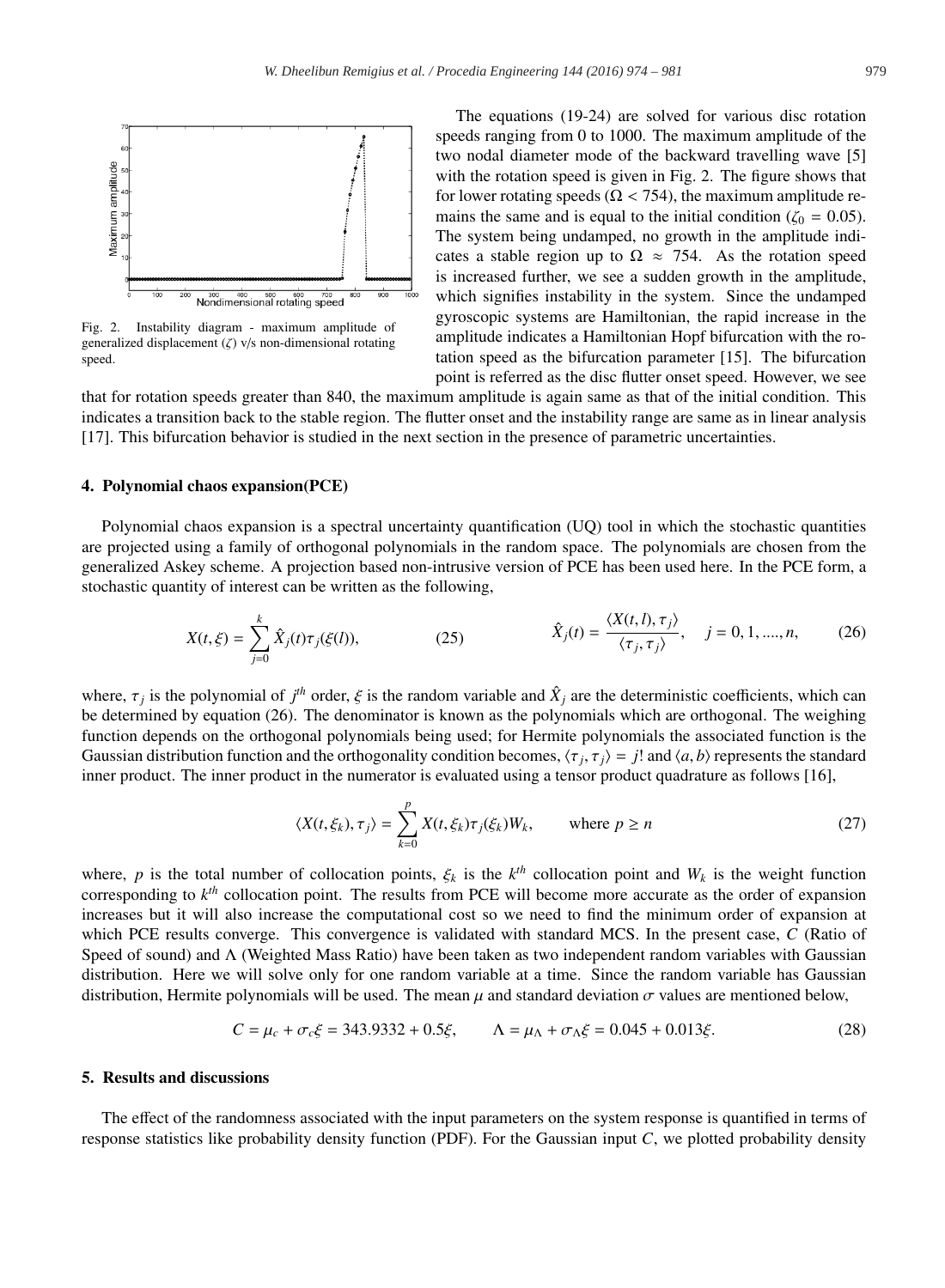function (PDF) for the generalized displacement  $\zeta$  at time  $t = 15$  s and  $t = 30$  s using both PCE (of different orders) and MCS which gave us an insight into the accuracy and efficiency of PCE. The same computations were performed for weighted mass ratio Λ as a Gaussian input. As shown in Fig. 3, at *t* = 15 s, PCE of order 5 and 10 show good match with standard MCS. Whereas at *t* = 30 s, a reasonable agreement with MCS is obtained only with PCE of order 15. This means that with time, the same order of chaos polynomials are not able to capture the response, and higher orders are needed. This problem is known as degeneracy. This degeneracy is found in classical wing flutter as well [10]. The same can be observed in case of  $\Lambda$  as a random variable in Fig. 4 in which at  $t = 15$  s, convergence occurs at  $10^{th}$  order whereas at  $t = 30$  s, convergence occurs at  $15^{th}$  order. Here, a bimodal behavior in the PDF is seen to be emerging. This is due to the phase shifting behavior between the realizations [16]. This bimodal behavior should be more prominent with time. Time consumed for solving MCS is 16.1 days of real time, which was very high as compared to PCE, which took 19 hours or 0.792 days for a 40*th* order. The stochastic bifurcation plot as a function





of a bifurcation parameter  $\Omega$  for random *C* and  $\Lambda$  are shown in Fig. 5(a) and Fig. 5(b). In both the figures, three bifurcation behaviors are plotted. The minimum and maximum branches corresponds to the minimum and maximum values of the random variable (RV) in the distribution range. In both the cases, the onset of the instability and the instability range are shifted due to the randomness in the input parameter.



Fig. 4. PCE and MCS convergence for  $\Lambda$  at  $t = 15$  secs and  $t = 30$  secs.



Fig. 5. (a) Random C : stochastic bifurcation plot; (b) Random Λ: stochastic bifurcation plot.